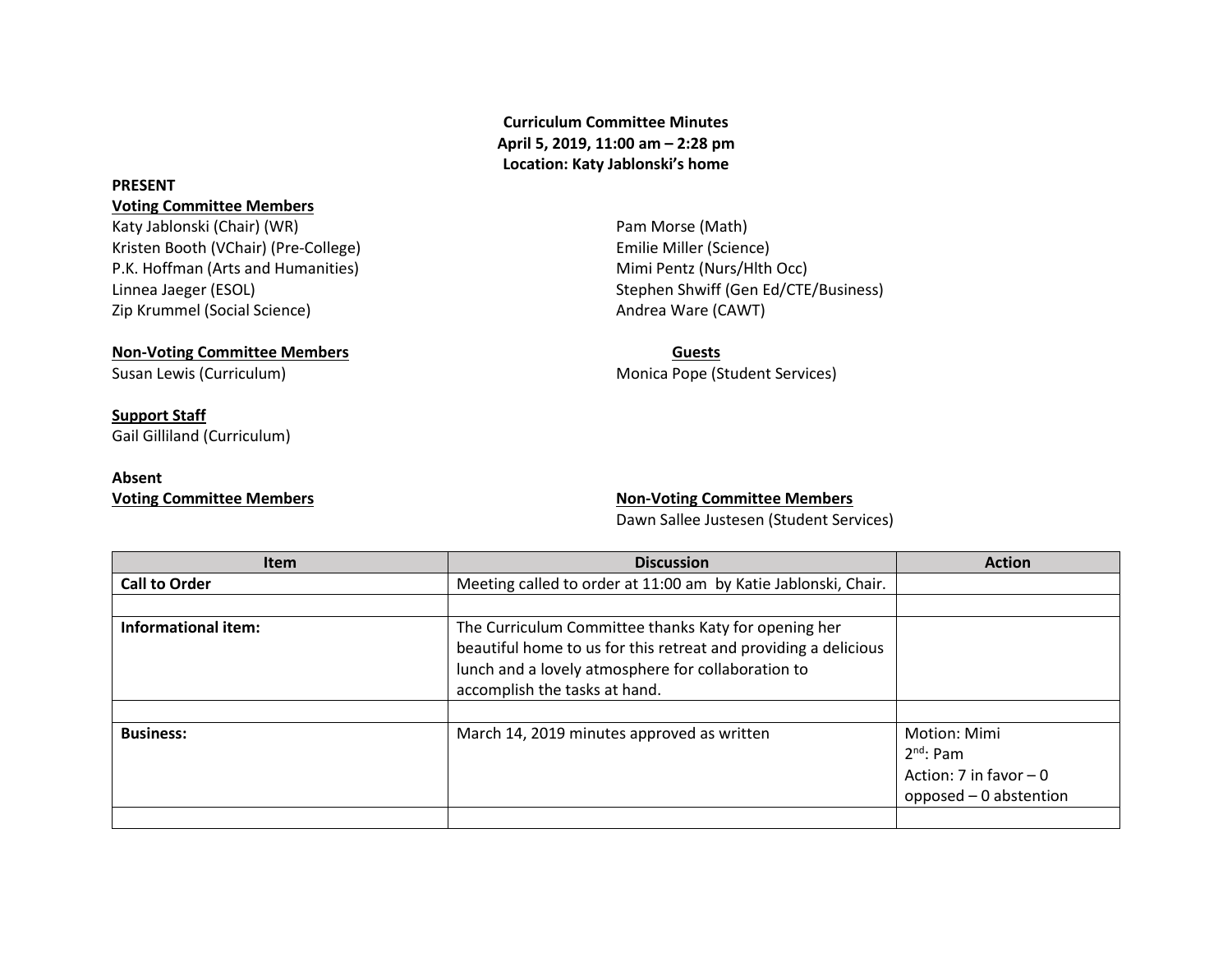| <b>Submissions:</b>                                                    |                                                                                                                                                                                                                                                                                                                                                                                                                                                                       |                                                                                            |
|------------------------------------------------------------------------|-----------------------------------------------------------------------------------------------------------------------------------------------------------------------------------------------------------------------------------------------------------------------------------------------------------------------------------------------------------------------------------------------------------------------------------------------------------------------|--------------------------------------------------------------------------------------------|
| PSY 101 Psychology and Human Relations<br>(CLO update)                 | Zip presented the Psychology CLO updates and answered<br>Curriculum Committee questions.<br>It was brought to the attention of the committee that many<br>of the PSY CLO submissions had outcomes that were not<br>linked to a CLO that could be linked. Linking the outcomes to<br>the CLO will help in mapping the courses.<br>Course outcome #2 links to CLO #1 and CLO #2.<br>Motion: approve as amended<br>Amendment: Add course outcome #2 to CLO #1 and CLO #2 | Motion: Pam<br>$2^{nd}$ : Mimi<br>Action: 7 in favor $-0$<br>opposed - 0 abstention        |
|                                                                        |                                                                                                                                                                                                                                                                                                                                                                                                                                                                       |                                                                                            |
| PSY 201A General Psychology (CLO update)                               | It is noted that outcome #5 needs formatting corrected.<br>Course outcome #2 does not link to a CLO<br>Motion: approve as written                                                                                                                                                                                                                                                                                                                                     | Motion: Kristen<br>$2^{nd}$ : Stephen<br>Action: 7 in favor $-0$<br>opposed - 0 abstention |
|                                                                        |                                                                                                                                                                                                                                                                                                                                                                                                                                                                       |                                                                                            |
| PSY 202A General Psychology (CLO update)                               | Course outcome #3 does not link to CLO #1 (Communication)<br>Emily arrives 11:31 am<br>Motion: approve as written                                                                                                                                                                                                                                                                                                                                                     | Motion: Kristen<br>$2^{nd}$ : Pam<br>Action: 8 in favor $-0$<br>opposed - 0 abstention     |
|                                                                        |                                                                                                                                                                                                                                                                                                                                                                                                                                                                       |                                                                                            |
| <b>PSY 213 Introduction to Behavioral</b><br>Neuroscience (CLO update) | Course outcome #4 is incorrect in CLO #2 and CLO #4<br>Linnea arrives at 11:38 am                                                                                                                                                                                                                                                                                                                                                                                     | Motion: Kristen<br>$2nd$ : Andrea<br>Action: 8 in favor $-0$<br>opposed - 0 abstention     |
|                                                                        | Motion: approve as amended                                                                                                                                                                                                                                                                                                                                                                                                                                            |                                                                                            |
|                                                                        | Amendment: Enter correct course outcome #4 under CLO #2<br>and CLO #4                                                                                                                                                                                                                                                                                                                                                                                                 |                                                                                            |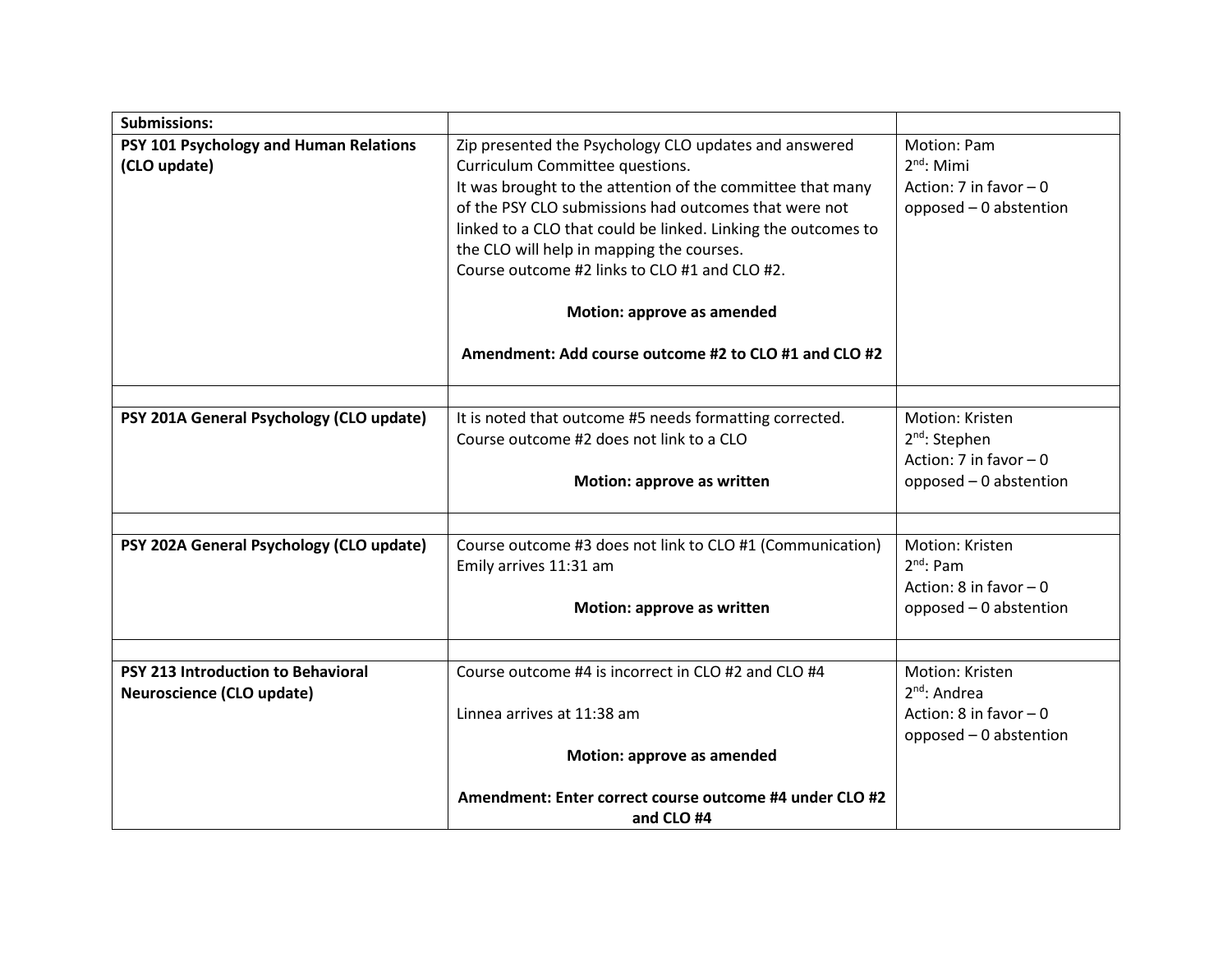| PSY 214 Introduction to Personality (CLO  | Discussion about outcome #3 linking with CLO #5            | Motion: Mimi                                    |
|-------------------------------------------|------------------------------------------------------------|-------------------------------------------------|
| update)                                   | (Community and Environmental Responsibility)               | $2^{nd}$ : Andrea                               |
|                                           |                                                            | Action: 9 in favor $-0$                         |
|                                           | Motion: approve as amended                                 | opposed - 0 abstention                          |
|                                           |                                                            |                                                 |
|                                           | Amendment: Add course outcome #3 to CLO #5                 |                                                 |
|                                           |                                                            |                                                 |
| PSY 215 Human Development (CLO update)    | Zip will be rewriting this course this summer              | Motion: Stephen                                 |
|                                           |                                                            | $2nd$ : Mimi                                    |
|                                           | Motion: approve as written.                                | Action: $9$ in favor $-0$                       |
|                                           |                                                            | opposed - 0 abstention                          |
|                                           |                                                            | Motion: Kristen                                 |
| PSY 216 Social Psychology (CLO update)    |                                                            | $2^{nd}$ : Linnea                               |
|                                           |                                                            | Action: $9$ in favor $-0$                       |
|                                           | Motion: approve as written                                 | opposed - 0 abstention                          |
|                                           |                                                            |                                                 |
|                                           |                                                            |                                                 |
| PSY 222 Family and Intimate Relationships | CLO numbering is discussed                                 | Motion: Kristen                                 |
| (CLO update)                              |                                                            | $2^{nd}$ : Pam                                  |
|                                           | Motion: approve as written                                 | Action: $9$ in favor $-0$                       |
|                                           |                                                            | opposed - 0 abstention                          |
|                                           |                                                            |                                                 |
| PSY 231 Human Sexuality I (CLO update)    | Discussion ensued regarding outcome #5 and its             | Motion: Linnea                                  |
|                                           | measurability.                                             | $2^{nd}$ : Stephen<br>Action: $9$ in favor $-0$ |
|                                           |                                                            |                                                 |
|                                           | Motion: approve as written                                 | opposed - 0 abstention                          |
|                                           |                                                            |                                                 |
| PSY 232 Human Sexuality II (CLO update)   | This summer Zip will be combining PSY 231 and PSY 232 into | Motion: Kristen                                 |
|                                           | one course and removing these two courses.                 | $2^{nd}$ : Andrea                               |
|                                           |                                                            |                                                 |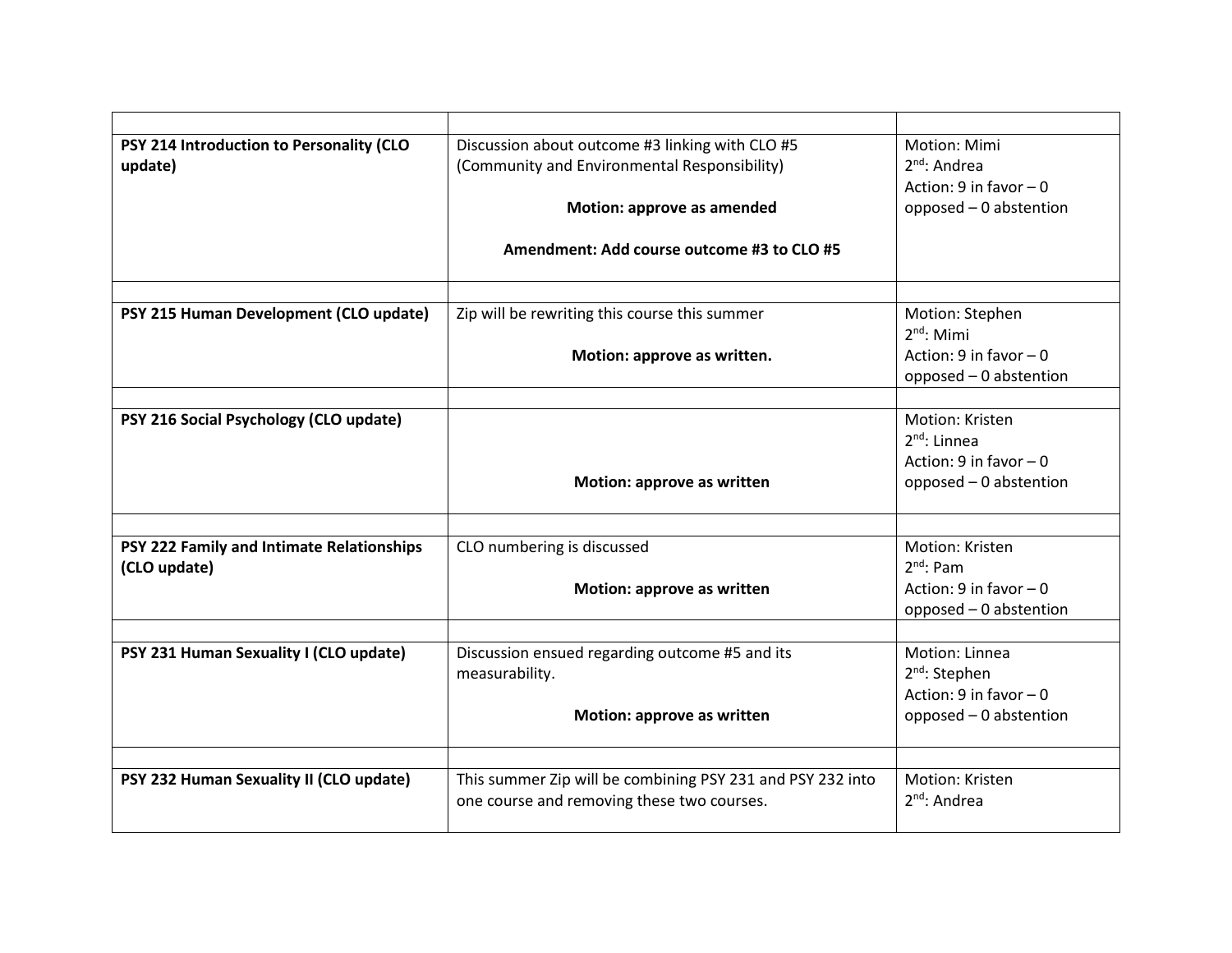| <b>PSY 239 Introduction to Abnormal</b>                          | Motion: approve as written                                                                                                                                                                                                                                    | Action: $9$ in favor $-0$<br>opposed - 0 abstention<br>Motion: Pam                              |
|------------------------------------------------------------------|---------------------------------------------------------------------------------------------------------------------------------------------------------------------------------------------------------------------------------------------------------------|-------------------------------------------------------------------------------------------------|
| <b>Psychology (CLO update)</b>                                   | Motion: approve as written                                                                                                                                                                                                                                    | $2^{nd}$ : Linnea<br>Action: $9$ in favor $-0$<br>opposed - 0 abstention                        |
| <b>ENG 105 Introduction to Literature: Drama</b><br>(CLO update) | Jenn Kamrar, responsible for these WLFL CLO updates, will be<br>called after WLFL CLO updates are completed, so all related<br>questions can be presented at that time.<br>It was noted that outcome #4 does not link to a CLO.<br>Motion: approve as written | Motion: Zip<br>2 <sup>nd</sup> : Kristen<br>Action: $9$ in favor $-0$<br>opposed - 0 abstention |
| SPA 101 First Year Spanish - First Term (CLO<br>update)          | Motion: approve as written                                                                                                                                                                                                                                    | Motion: Kristen<br>$2nd$ : Pam<br>Action: $9$ in favor $-0$<br>opposed - 0 abstention           |
| SPA 102 First Year Spanish - Second Term<br>(CLO update)         | Motion: approve as written                                                                                                                                                                                                                                    | Motion: Stephen<br>$2nd$ : Zip<br>Action: $9$ in favor $-0$<br>opposed - 0 abstention           |
| SPA 103 First Year Spanish - Third Term (CLO<br>update)          | Motion: approve as written                                                                                                                                                                                                                                    | Motion: Kristen<br>$2^{nd}$ : Zip<br>Action: $9$ in favor $-0$<br>opposed - 0 abstention        |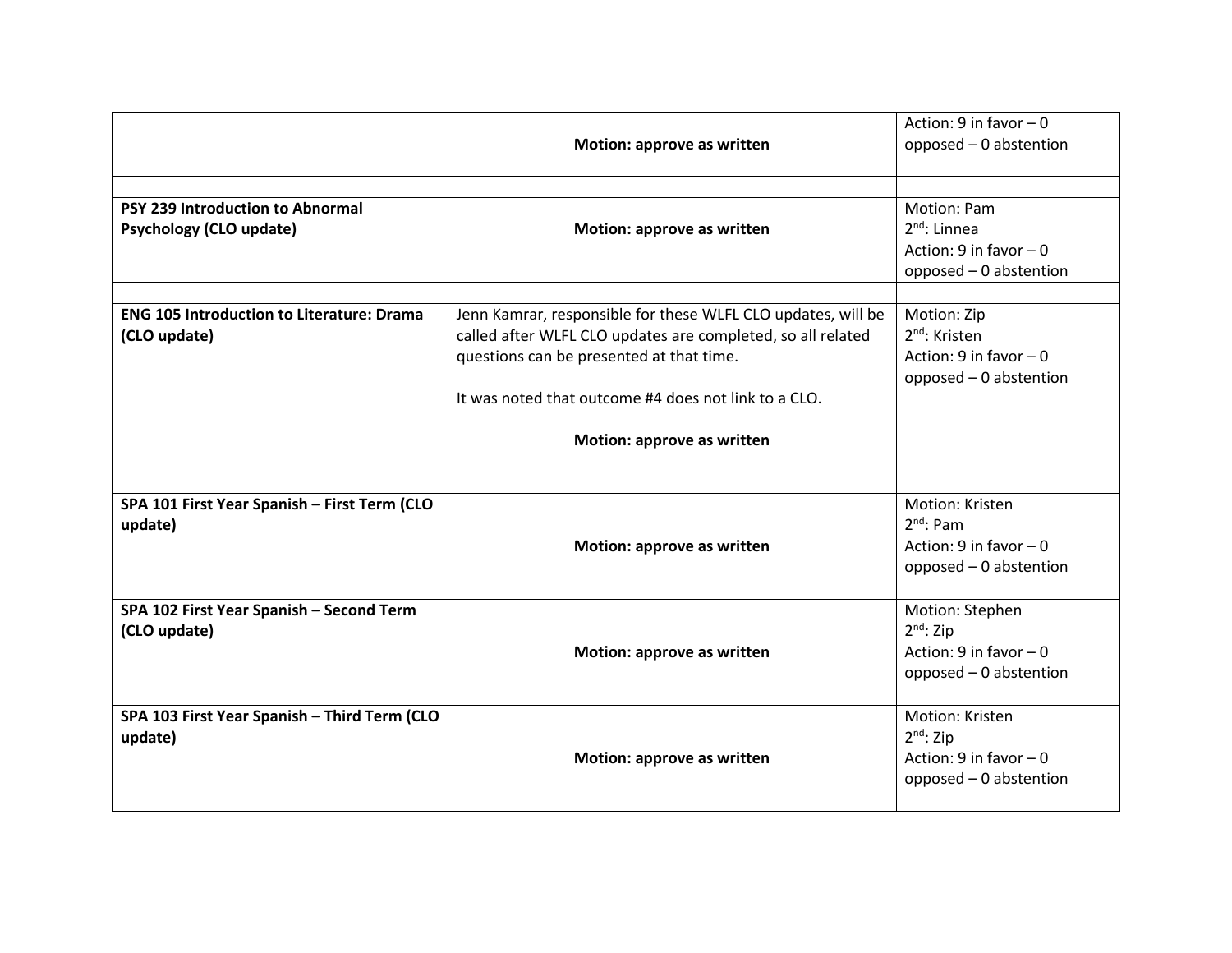| SPA 201 Second Year Spanish - First Term     |                                                   | Motion: Kristen           |
|----------------------------------------------|---------------------------------------------------|---------------------------|
| (CLO update)                                 |                                                   | $2^{nd}$ : Zip            |
|                                              | Motion: approve as written                        | Action: $9$ in favor $-0$ |
|                                              |                                                   | opposed - 0 abstention    |
|                                              |                                                   |                           |
| SPA 202 Second Year Spanish - Second Term    |                                                   | Motion: Zip               |
| (CLO update)                                 |                                                   | $2nd$ : Pam               |
|                                              | Motion: approve as written                        | Action: $9$ in favor $-0$ |
|                                              |                                                   | opposed - 0 abstention    |
|                                              |                                                   |                           |
| SPA 203 Second Year Spanish - Third Term     |                                                   | Motion: Pam               |
| (CLO update)                                 |                                                   | $2nd$ : Zip               |
|                                              | Motion: approve as written                        | Action: $9$ in favor $-0$ |
|                                              |                                                   | opposed - 0 abstention    |
|                                              |                                                   |                           |
| WR 241 Creative Writing - Fiction (CLO       | Discussion regarding outcome #4 linking to CLO #1 | Motion: Kristen           |
| update)                                      | (Communication)                                   | $2^{nd}$ : Linnea         |
|                                              |                                                   | Action: $9$ in favor $-0$ |
|                                              | Motion: approve as amended                        | opposed - 0 abstention    |
|                                              | Amendment: Add outcome #4 to CLO #1               |                           |
|                                              |                                                   |                           |
|                                              |                                                   |                           |
| WR 242 Creative Writing-Poetry (CLO          | Discussion regarding outcome #4 linking to CLO #1 | Motion: Zip               |
| update)                                      | (Communication)                                   | $2^{nd}$ : Pam            |
|                                              |                                                   | Action: $9$ in favor $-0$ |
|                                              | Motion: approve as amended                        | opposed - 0 abstention    |
|                                              | Amendment: Add outcome #4 to CLO #1               |                           |
|                                              |                                                   |                           |
|                                              |                                                   |                           |
| WR 243 Creative Writing: Script Writing (CLO |                                                   | Motion: Stephen           |
| update)                                      |                                                   | $2nd$ : Mimi              |
|                                              | Motion: approve as written                        | Action: $9$ in favor $-0$ |
|                                              |                                                   | opposed - 0 abstention    |
|                                              |                                                   |                           |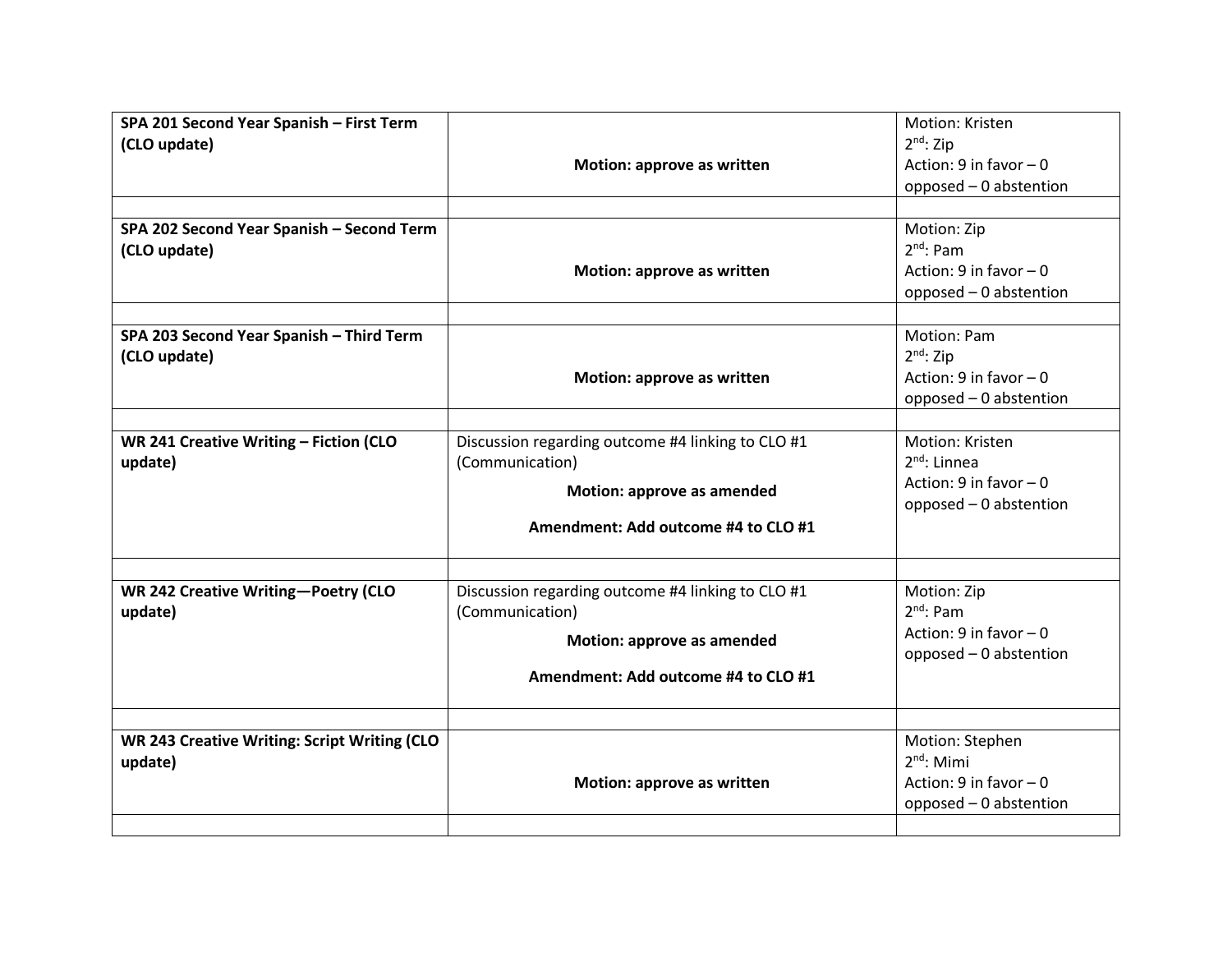| WR 244 Adv. Creative Writing - Fiction (CLO<br>update)<br>WR 245 Adv Creative Writing-Poetry (CLO   | Motion: approve as written                                                                                                                                                                                                                                                                                                                                                                                                                                                                                                           | Motion: Stephen<br>$2nd$ : Zip<br>Action: $9$ in favor $-0$<br>opposed - 0 abstention<br>Motion: Linnea |
|-----------------------------------------------------------------------------------------------------|--------------------------------------------------------------------------------------------------------------------------------------------------------------------------------------------------------------------------------------------------------------------------------------------------------------------------------------------------------------------------------------------------------------------------------------------------------------------------------------------------------------------------------------|---------------------------------------------------------------------------------------------------------|
| update)                                                                                             | Motion: approve as written                                                                                                                                                                                                                                                                                                                                                                                                                                                                                                           | $2nd$ : Zip<br>Action: $9$ in favor $-0$<br>opposed - 0 abstention                                      |
| <b>WR 246 Advanced Creative Writing: Editing</b><br>and Publishing (CLO update)                     | Discussion regarding course outcome #4 linking to CLO #1<br>(Communication)<br>Motion: approve as amended                                                                                                                                                                                                                                                                                                                                                                                                                            | Motion: Kristen<br>$2nd$ : Stephen<br>Action: $9$ in favor $-0$<br>opposed - 0 abstention               |
|                                                                                                     | Amendment: Add course outcome #4 to CLO #1                                                                                                                                                                                                                                                                                                                                                                                                                                                                                           |                                                                                                         |
| <b>WR 247 Advanced Creative Writing: Script</b><br><b>Writing (CLO update)</b>                      | Motion: approve as written                                                                                                                                                                                                                                                                                                                                                                                                                                                                                                           | Motion: Stephen<br>$2nd$ : Mimi<br>Action: $9$ in favor $-0$<br>opposed - 0 abstention                  |
| <b>ED 101 Teachers Make a Difference:</b><br><b>Exploring the K-5 Classroom (New LDC</b><br>Course) | Kristen presents the following ED submissions and explains<br>the CGCC/OSU teacher pathway collaboration. This course is<br>being offered to provide students with an interest in<br>teaching, the opportunity to "try out teaching".<br>Discussion ensued regarding the suggested text, "The<br>Alchemist: What's Your Plan". This text is being removed<br>from the ED 101 Suggested Texts & Materials list.<br>The Curriculum Committee was informed that in K-12<br>education the teachers do not create the behavior plan, they | Motion: Zip<br>$2^{nd}$ : Andrea<br>Action: $9$ in favor $-0$<br>opposed - 0 abstention                 |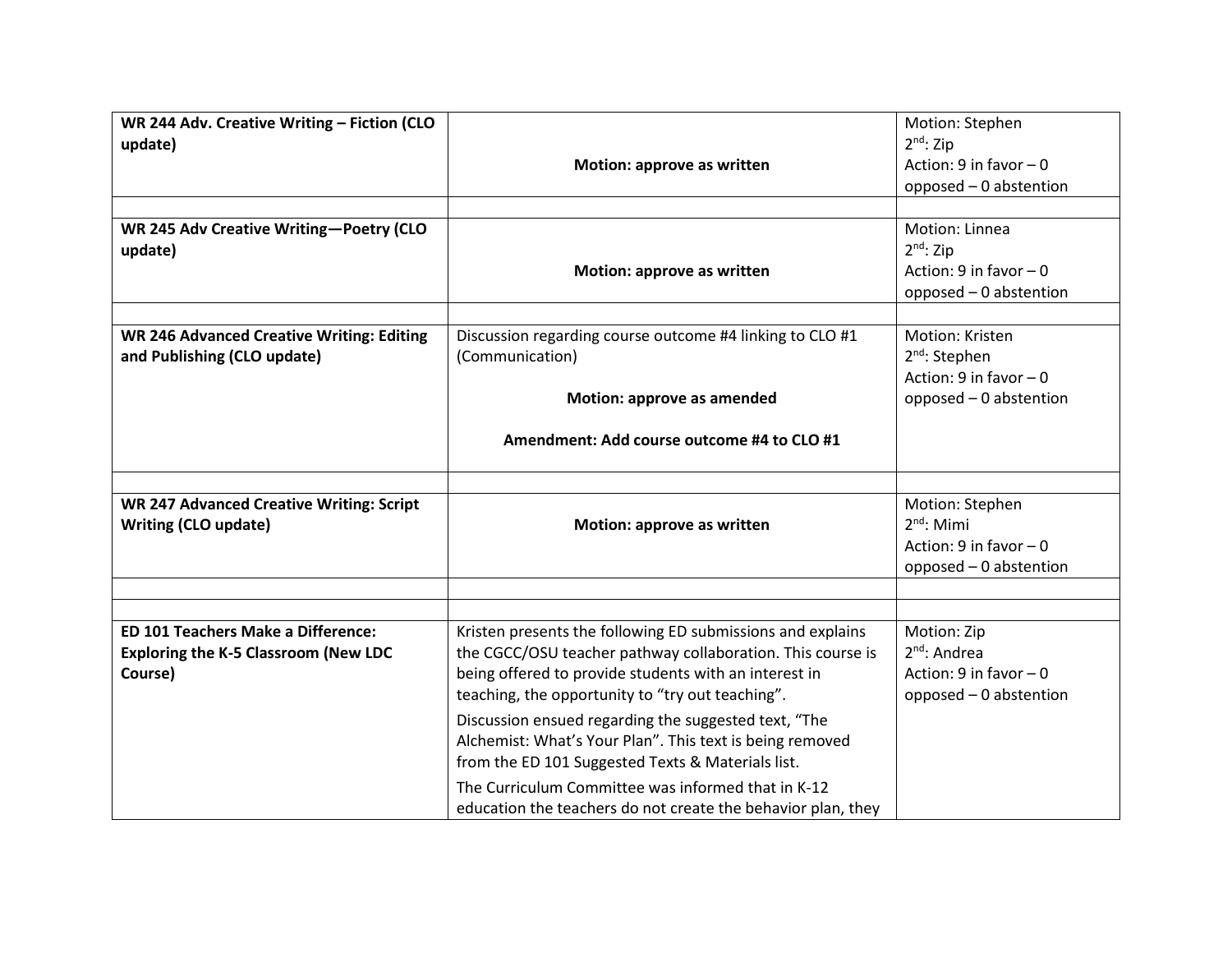|                                                                                               | discussion ensued over the "Behavior Plan" listed in Course<br>Content, under outcome #4. It was suggested that "classroom<br>behavior plan" (small case "b" and "p") be used in the<br>content section to replace "Behavior Plan".<br>There is no text for this course. However, there will be<br>articles. These articles should be added to the CCOG.<br>Motion: approve as amended                                                                                                                                                                                                              |                                                                                         |
|-----------------------------------------------------------------------------------------------|-----------------------------------------------------------------------------------------------------------------------------------------------------------------------------------------------------------------------------------------------------------------------------------------------------------------------------------------------------------------------------------------------------------------------------------------------------------------------------------------------------------------------------------------------------------------------------------------------------|-----------------------------------------------------------------------------------------|
|                                                                                               | Amendment: change "Behavior Plan" to " classroom<br>behavior plan." in the content section under outcome #4                                                                                                                                                                                                                                                                                                                                                                                                                                                                                         |                                                                                         |
| ED 219 Civil Rights & Multicultural Issues in<br><b>Educational Settings (New LDC Course)</b> | Kristen is complimented on her choice of formatting, using<br>"Outcome #1" in the Course Content section.<br>In Outcome #3 in the Course Content section the use of the<br>word "themes" needs to be changed to "topics"<br>Kristen informed the Curriculum Committee that both OSU<br>and EOU offer the same course, so Ed 219 will be an exact<br>transfer; however, there is no transferability<br>documentation submitted from either university at this<br>time.<br>Motion: approve as amended<br>Amendment: change "themes" to "topics" in the Course<br><b>Content section of Outcome #3</b> | Motion: Linnea<br>$2^{nd}$ : Zip<br>Action: $9$ in favor $-0$<br>opposed - 0 abstention |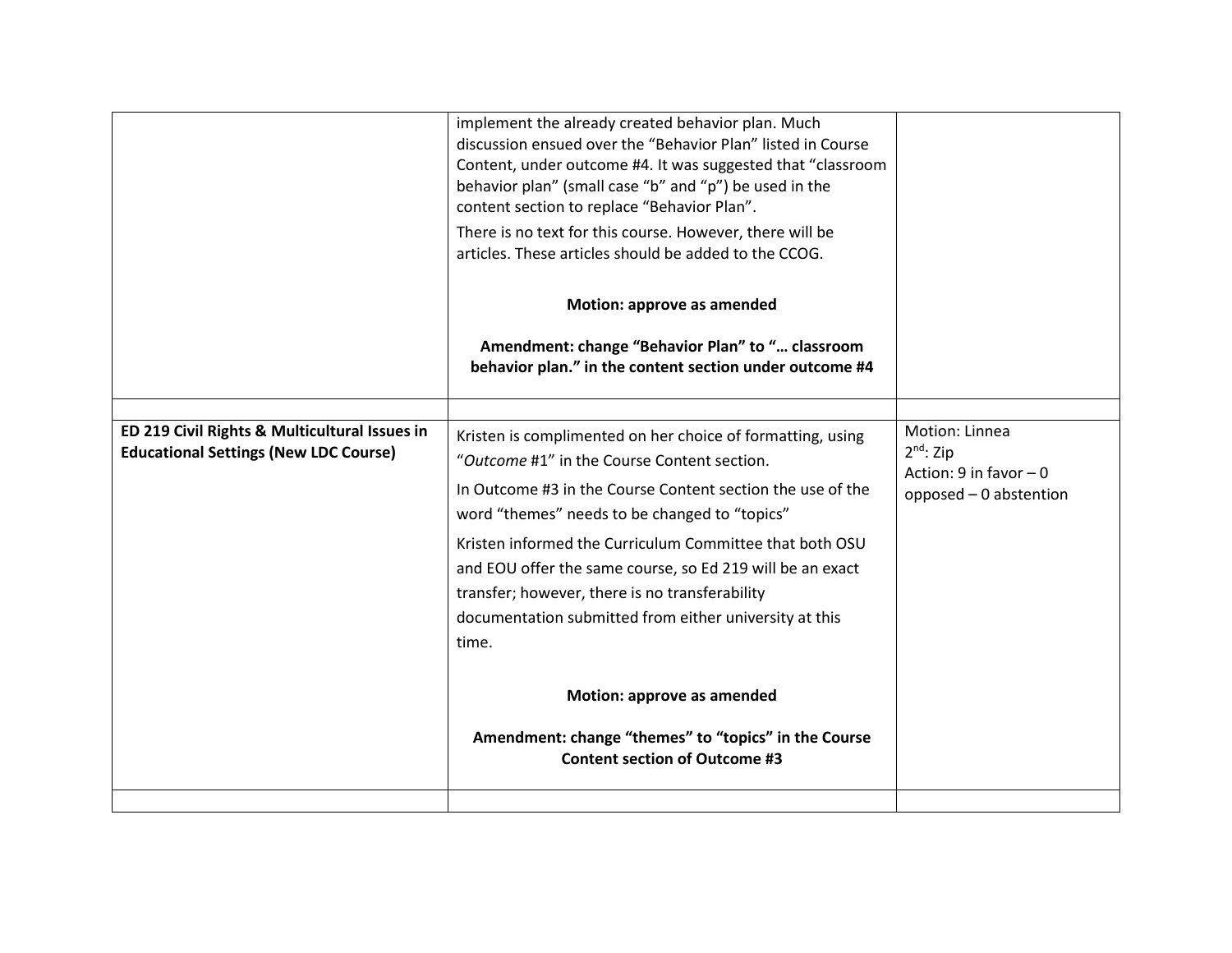| ED 219 Gen Ed Request                                              | Since transferability has not been established at time of<br>meeting, it was decided that the Committee would not<br>be able to make a decision on Gen Ed or Cultural Literacy<br>designations at this time. These designation requests<br>may proceed next fall without causing issue for the start<br>of the Ed Pathway fall, 2019.<br>Kristen withdraws Ed 219 Gen Ed Request submission                                                                                                                                                                                                                                                                                                                                                                                                                                                                                                                                                                                                                  |                                                                                                     |
|--------------------------------------------------------------------|--------------------------------------------------------------------------------------------------------------------------------------------------------------------------------------------------------------------------------------------------------------------------------------------------------------------------------------------------------------------------------------------------------------------------------------------------------------------------------------------------------------------------------------------------------------------------------------------------------------------------------------------------------------------------------------------------------------------------------------------------------------------------------------------------------------------------------------------------------------------------------------------------------------------------------------------------------------------------------------------------------------|-----------------------------------------------------------------------------------------------------|
| <b>ED 219 Cultural Literacy Request</b>                            | Kristen withdraws Ed 219 Cultural Literacy Request<br>submission                                                                                                                                                                                                                                                                                                                                                                                                                                                                                                                                                                                                                                                                                                                                                                                                                                                                                                                                             |                                                                                                     |
| <b>Discussion Items:</b>                                           |                                                                                                                                                                                                                                                                                                                                                                                                                                                                                                                                                                                                                                                                                                                                                                                                                                                                                                                                                                                                              |                                                                                                     |
| Status of remaining courses that have not<br>completed CLO update? | Susan reported that Leigh, WLFL department chair, will get<br>back with her regarding the remaining WLFL submissions.<br>Stephen will get back to Susan after he talks with John, Social<br>Science department chair, regarding the remaining History<br>CLO courses. The thought is that the remaining History<br>courses will be inactivated; however, the Committee did not<br>support the inactivation of HST 240 Oregon History, due to its<br>regional focus and the impact its inactivation would have on<br>the Pacific Northwest Studies Concentration Area. Stephen<br>agreed that he was willing to keep in CGCC's list of offerings<br>and make an effort to see that the course was populated the<br>next time it was offered.<br>The Curriculum Committee would like these past due CLO<br>submissions to be submitted in fall term 2019. Any remaining<br>courses that have not met the fall term 2019 deadline will not<br>be eligible for offer until the CLO Update has been<br>completed. | Motion: Stephen<br>2 <sup>nd</sup> : Kristen<br>Action: $9$ in favor $-0$<br>opposed - 0 abstention |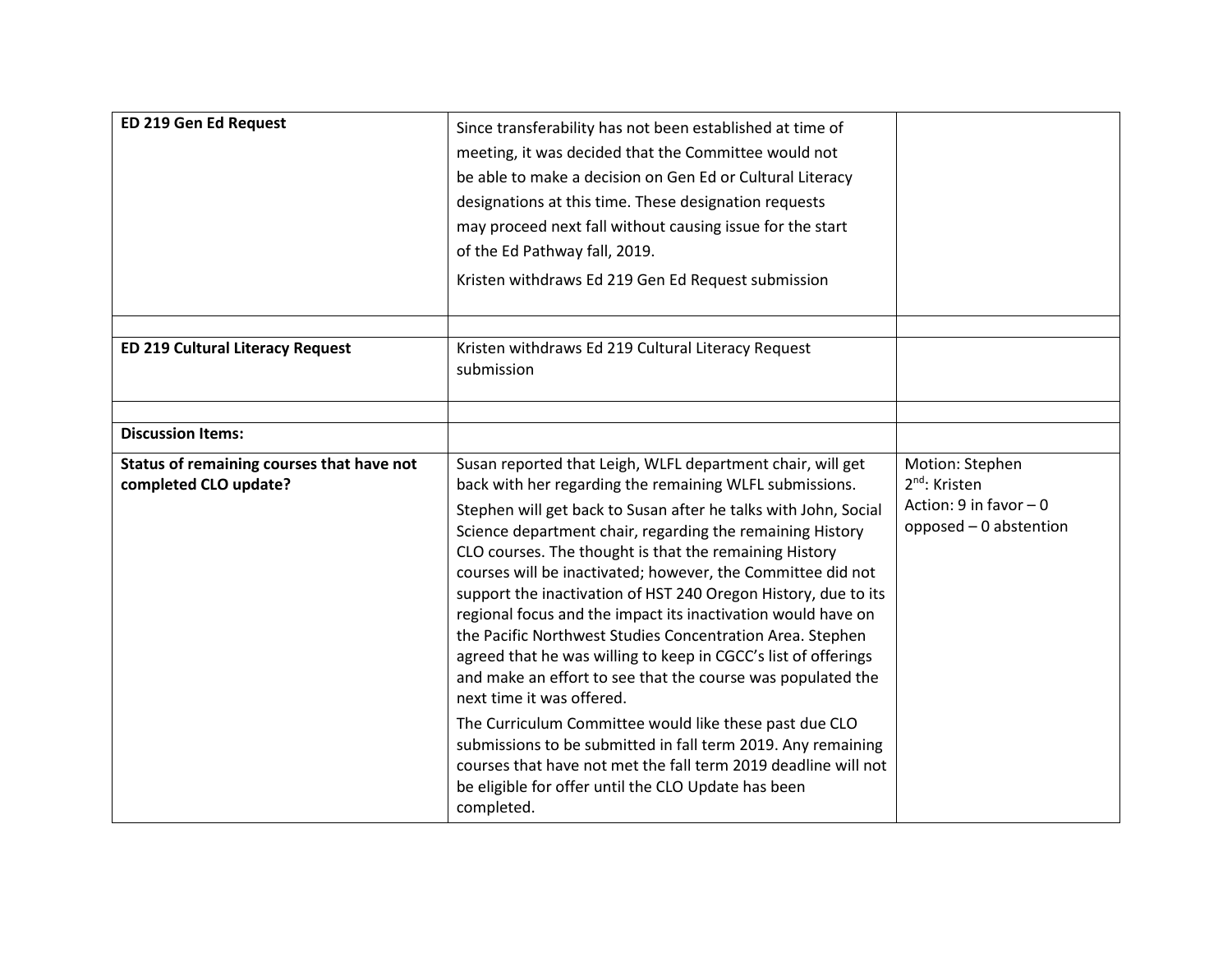|                                                                                                                      | Motion: Courses that have not completed the required CLO<br>Update or Gen Ed Request by the last meeting of fall term<br>2019 will not be eligible for offer until these submissions<br>have been made and approved.<br>Action Item: Susan will notify department chairs and/or<br>instructional deans                                                                                                                                                                                                                                                                                                                                                                                                                                                                                                                                                                                                                                                                                                                                                                                                                                               |                                                                                       |
|----------------------------------------------------------------------------------------------------------------------|------------------------------------------------------------------------------------------------------------------------------------------------------------------------------------------------------------------------------------------------------------------------------------------------------------------------------------------------------------------------------------------------------------------------------------------------------------------------------------------------------------------------------------------------------------------------------------------------------------------------------------------------------------------------------------------------------------------------------------------------------------------------------------------------------------------------------------------------------------------------------------------------------------------------------------------------------------------------------------------------------------------------------------------------------------------------------------------------------------------------------------------------------|---------------------------------------------------------------------------------------|
| Revision of policy in AAS limiting number of<br>Gen Ed courses that may be designated as<br>required by the program. | Susan presents the revision of the AAS Gen Ed course<br>requirements, proposing the update of catalog language<br>under General Education Requirements (pg. 24 of the 2018-<br>19 catalog) to say:<br>"The 16 credits must include at least one course with a<br>minimum of three credits from each category. No more<br>than two courses may come from courses required by<br>specific programs."<br>Susan noted with the movement toward the Guided<br>Pathways model, proscribing courses or groups of courses will<br>become more prevalent and desired. Making this amendment<br>will allow for that flexibility. It doesn't require that<br>departments proscribe all Gen Ed courses, only that the<br>option is available.<br>The current CGCC rule is a PCC rule and not a State rule.<br>While still wanting students to have choice, the registrar<br>noted that is important for the student to complete with the<br>fewest amount of credits in the fastest amount of time.<br>The removal of the current sentence would open completion<br>to more double counted courses.<br>A brief credit for prior leaning discussion (CPL) ensued. | Motion: Stephen<br>$2nd$ : Zip<br>Action: $9$ in favor $-0$<br>opposed - 0 abstention |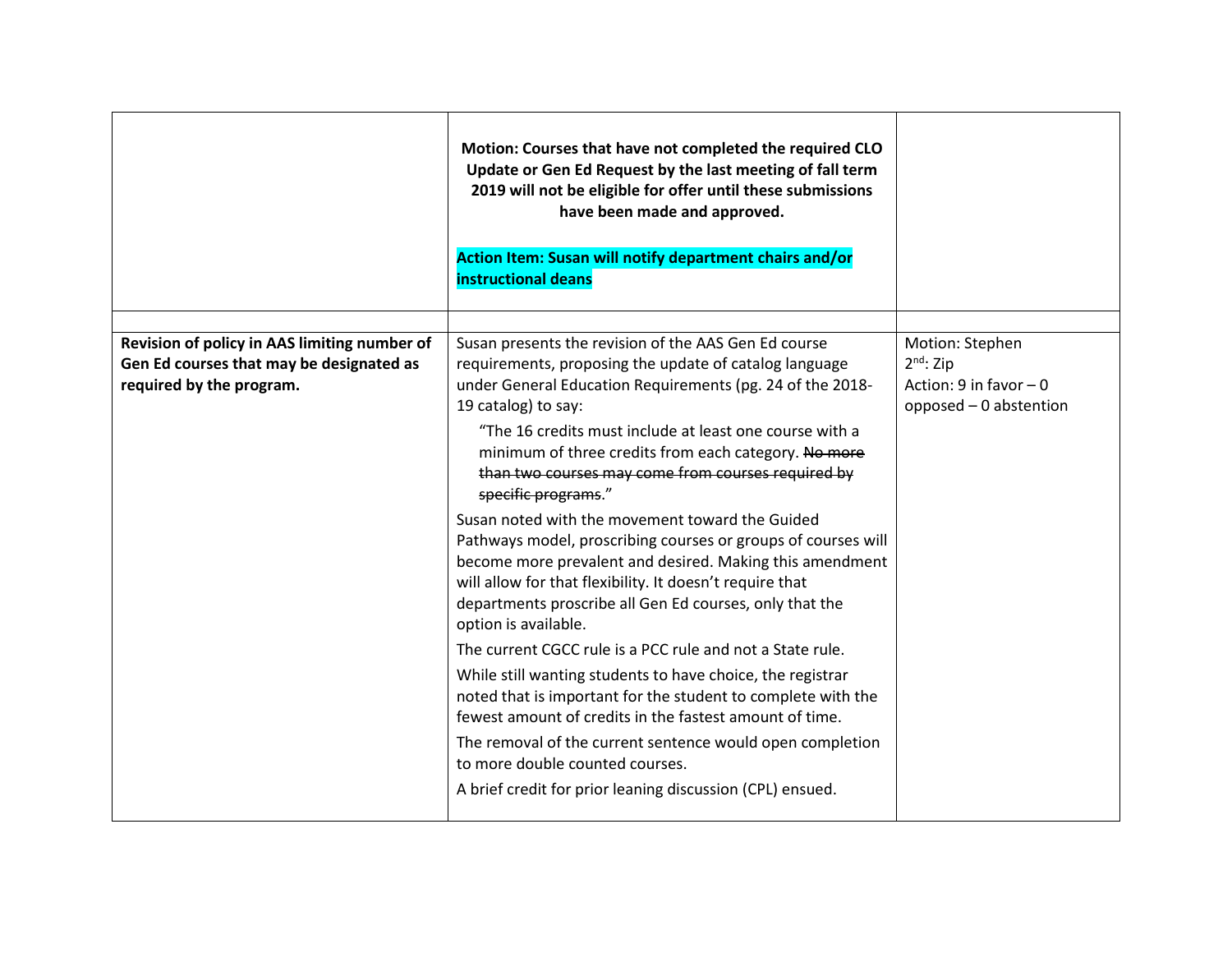|                                                                               | Motion: Remove "No more than two courses may come<br>from courses required by specific programs." from the AAS                                                                                                                                                                                                                                                                                                                                                                                                                                                                                                                                                                                                                                                                                                                                                                                                                                                                                                                                                                                                                                                                                                                                                                                                                 |                                                                                                     |
|-------------------------------------------------------------------------------|--------------------------------------------------------------------------------------------------------------------------------------------------------------------------------------------------------------------------------------------------------------------------------------------------------------------------------------------------------------------------------------------------------------------------------------------------------------------------------------------------------------------------------------------------------------------------------------------------------------------------------------------------------------------------------------------------------------------------------------------------------------------------------------------------------------------------------------------------------------------------------------------------------------------------------------------------------------------------------------------------------------------------------------------------------------------------------------------------------------------------------------------------------------------------------------------------------------------------------------------------------------------------------------------------------------------------------|-----------------------------------------------------------------------------------------------------|
|                                                                               | Gen Ed Requirements policy as stated in the catalog.                                                                                                                                                                                                                                                                                                                                                                                                                                                                                                                                                                                                                                                                                                                                                                                                                                                                                                                                                                                                                                                                                                                                                                                                                                                                           |                                                                                                     |
|                                                                               |                                                                                                                                                                                                                                                                                                                                                                                                                                                                                                                                                                                                                                                                                                                                                                                                                                                                                                                                                                                                                                                                                                                                                                                                                                                                                                                                |                                                                                                     |
| Annual schedule of meetings - to front load<br>or not to front load schedule? | Susan starts discussion regarding the annual Curriculum<br>Committee meeting schedule for 2019 - 2020.<br>The committee revisited the timeline of the Entrepreneur<br>degree/certificate from first submission to State approval;<br>noting it took close to a full year for this process to be<br>completed. Extensive discussion ensued regarding the time<br>required to bring a degree/certificate/course through the<br>submission process to State approval. All would like to see a<br>thorough process which results in a shorter timeline from<br>start to State approval.<br>Various meeting schedule ideas were discussed.<br>orientation earlier in the year<br>submissions at the end of the orientation meeting.<br>Full time faculty come back the week before<br>$\circ$<br>term begins.<br>It is problematic to have submissions in<br>$\circ$<br>September and at the year-end retreat.<br>Take December off, and start up in January and add a<br>meeting in May.<br>Impact on Catalog deadline<br>New courses/degrees/certificates approved<br>$\circ$<br>after the catalog deadline would not be in the<br>new catalog<br>Some thought that the catalog should not be<br>$\circ$<br>the driver for development of new courses<br>and programs. That there is always the ability<br>to publish amendments. | Motion: Stephen<br>2 <sup>nd</sup> : Kristen<br>Action: $9$ in favor $-0$<br>opposed - 0 abstention |
|                                                                               | The catalog is the CGCC contract with the<br>students, per Student Services                                                                                                                                                                                                                                                                                                                                                                                                                                                                                                                                                                                                                                                                                                                                                                                                                                                                                                                                                                                                                                                                                                                                                                                                                                                    |                                                                                                     |